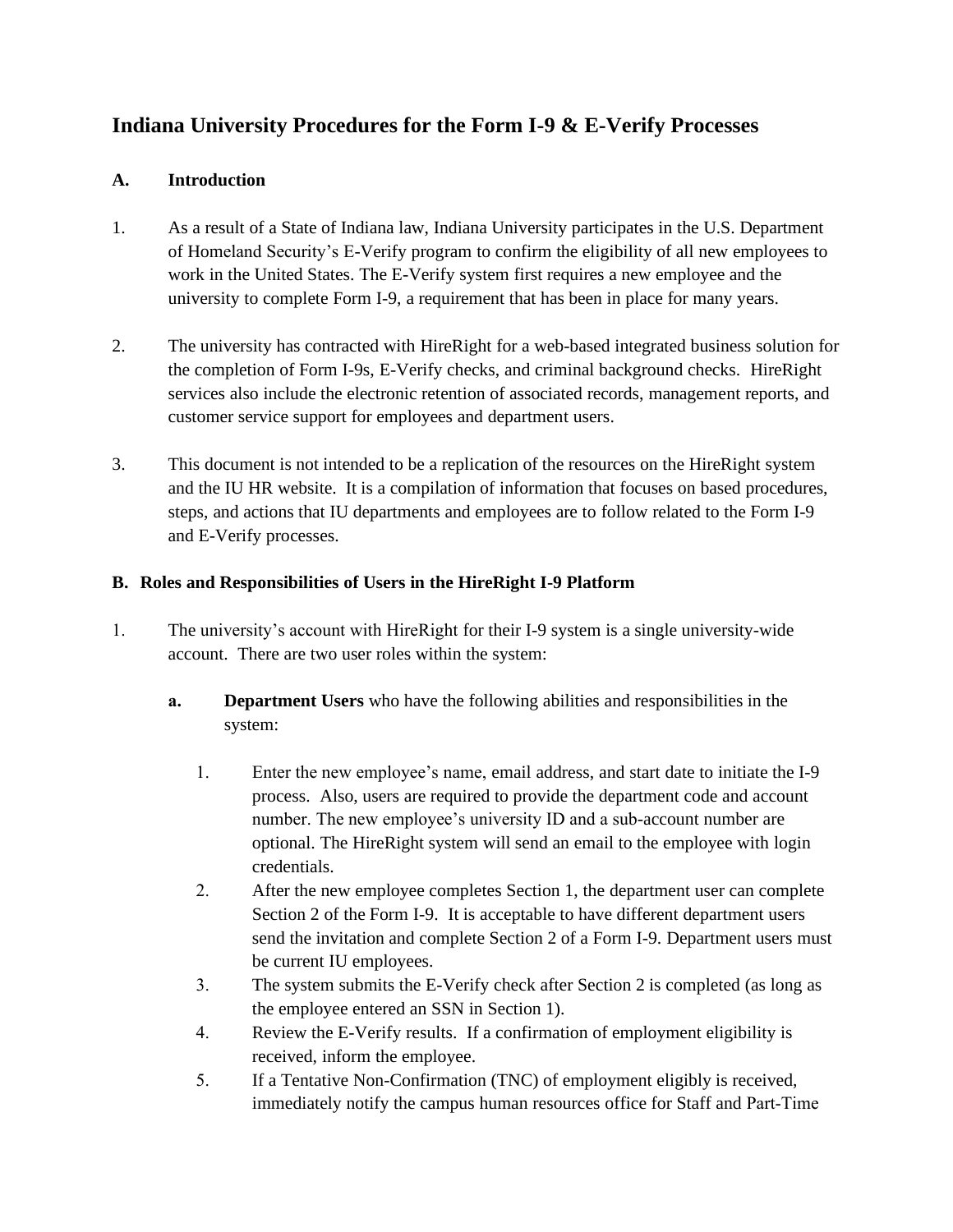employees or the campus academic affairs office for Academic employees and refer the employee to that office.

- **b. Administrator Users** at the IU HR and academic affairs offices have all the same abilities and responsibilities of the department users, plus:
	- 1. Some administrator users handle TNC cases, following the instructions in the HireRight system.
		- a. Meet with the employee in a private setting and make the employee aware of the TNC finding. If the employee decides not to contest the result, it becomes a final decision, and the employee is not eligible to work in the US and must be terminated. Obtain the required signatures and assist the hiring department with the termination. Use Term Code MI9. Close the case in HireRight.
		- b. If the employee decides to contest the finding, follow the HireRight instructions. Inform the department and wait until E-Verify reports the conclusion of the case.
		- c. If a confirmation of employment eligibility is received, inform the employee and the hiring department. Close the case using the HireRight system.
		- d. If the employee is found not to be eligible to work, inform the employee and assist the hiring department in the termination of employment. Use Term Code MI9. Close the case in HireRight following the instructions in the system.

#### **C. I-9 Processing for New Employees**

- 1. The Form I-9 can only be initiated after an offer of employment has been accepted. The Form I-9 may be completed at any time before the start of work, but Section 1 must be completed by the first day. Section 2 must be completed by the end of the third business day of employment. If either section is not completed within its deadline, the employee cannot be allowed to work until it is completed. The hiring department is to stop the employee from working if Section 1 of the form is not completed by the employee's first day of work or if Section 2 is not completed by the end of the 3rd business day of employment.
- 2. A Social Security number (SSN) is not required for the Form I-9 but is necessary for E-Verify. If the employee does not yet have an SSN, the hiring department must still complete the Form I-9. It will remain in a pending status in the HireRight system and will not be submitted to E-Verify until the SSN is entered. The employee may work during this period since the Form I-9 has been completed.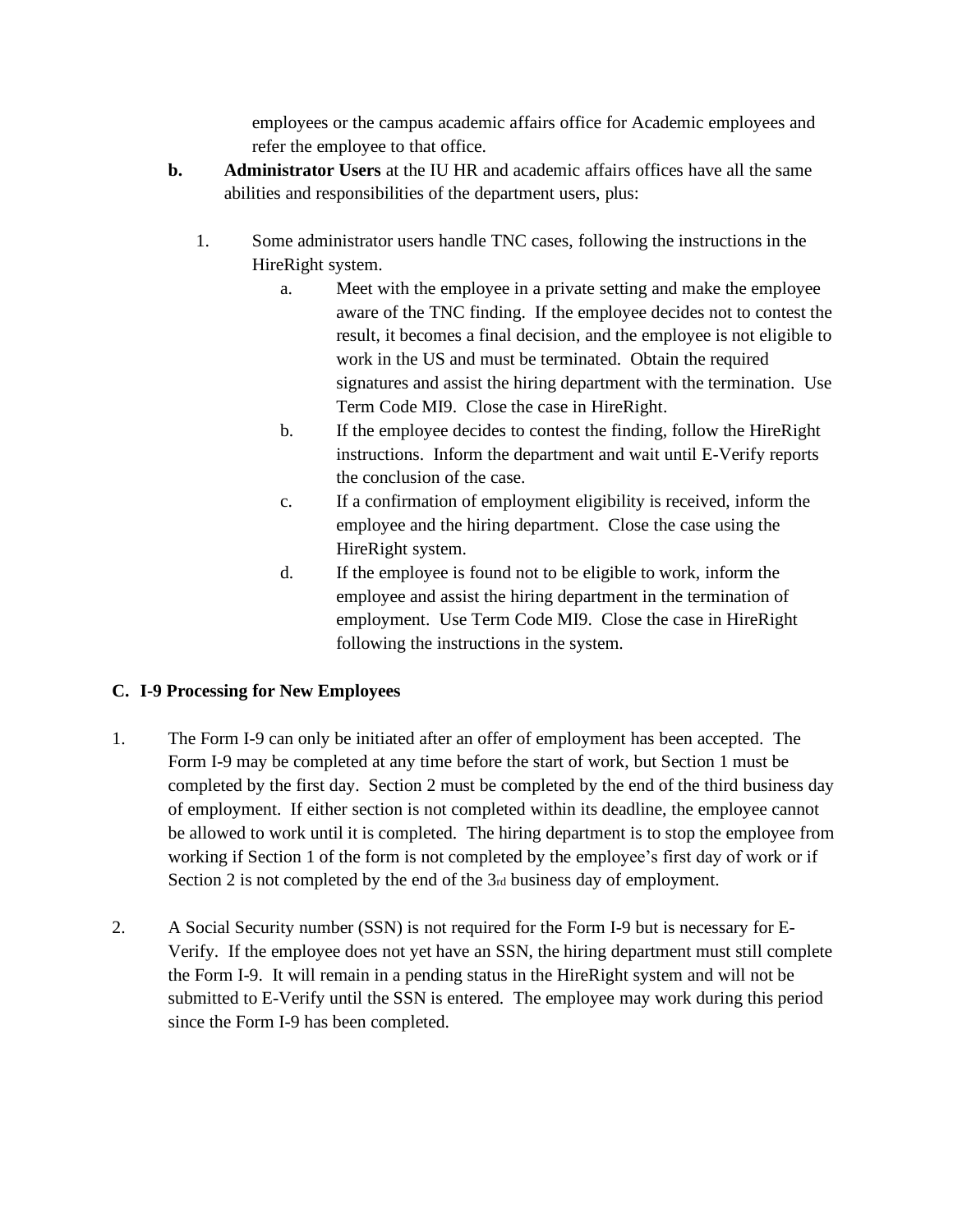- 3. If an employee requires assistance in completing Section 1 of the Form I-9, the hiring department may assist the employee and complete the "Preparer and/or Translator Certification" section of the Form I-9.
- 4. Scanning of documents presented for Section 2 of the Form I-9: Only three documents are required to be scanned into the HireRight system. The documents require photo-matching in the E-Verify. All are List A documents. The three documents are;
	- a US Passport (or US Passport Card),
	- a Form I-551 (Permanent Resident Card), or
	- a Form I-766 (Employment Authorization Document that contains a photograph).

If one of these documents is entered into Section 2, make a copy (PDF) and upload it to the HireRight system. There may be an exception for employees who the Office of International Services is assisting. See paragraph H below.

a. **Note:** All uploaded documents must be hard deleted as soon as the uploading is complete. All paper copies are to be shredded as soon as the load is finished. The HireRight system is the keeper of all documents on or after July 25, 2011, and departments will not maintain any originals or copies within its paper or electronic files. Caution needs to be taken when creating a document for uploading. Do not use a scanning machine that emails the documents. Information on these documents, such as SSN and date of birth, is never to be sent by email.

#### **D. E-Verify for New Employees**

- 1. E-Verify allows a check to be submitted up to 90 days before the hire date.
- 2. If the E-Verify check results in a Tentative Non-Confirmation (TNC), the hiring department's responsibility is to inform the employee, refer the employee to the campus human resources or academic affairs office, and inform that office of the TNC. Either a telephone call or email is acceptable. All further activity regarding E-Verify is the responsibility of the campus human resources or academic affairs office until a final determination is received.
- 3. The employee has the right to continue employment during the E-Verify process. E-Verify rules state: "You may not terminate, suspend, delay training, withhold pay, lower pay, or take any other adverse action against an employee based on the employee's decision to contest an SSA (or DHS) TNC or while their case is still pending with SSA (or DHS)."
- 4. The campus human resources and Academic Affairs office responsibilities in TNC cases are described under the Administrator User description above.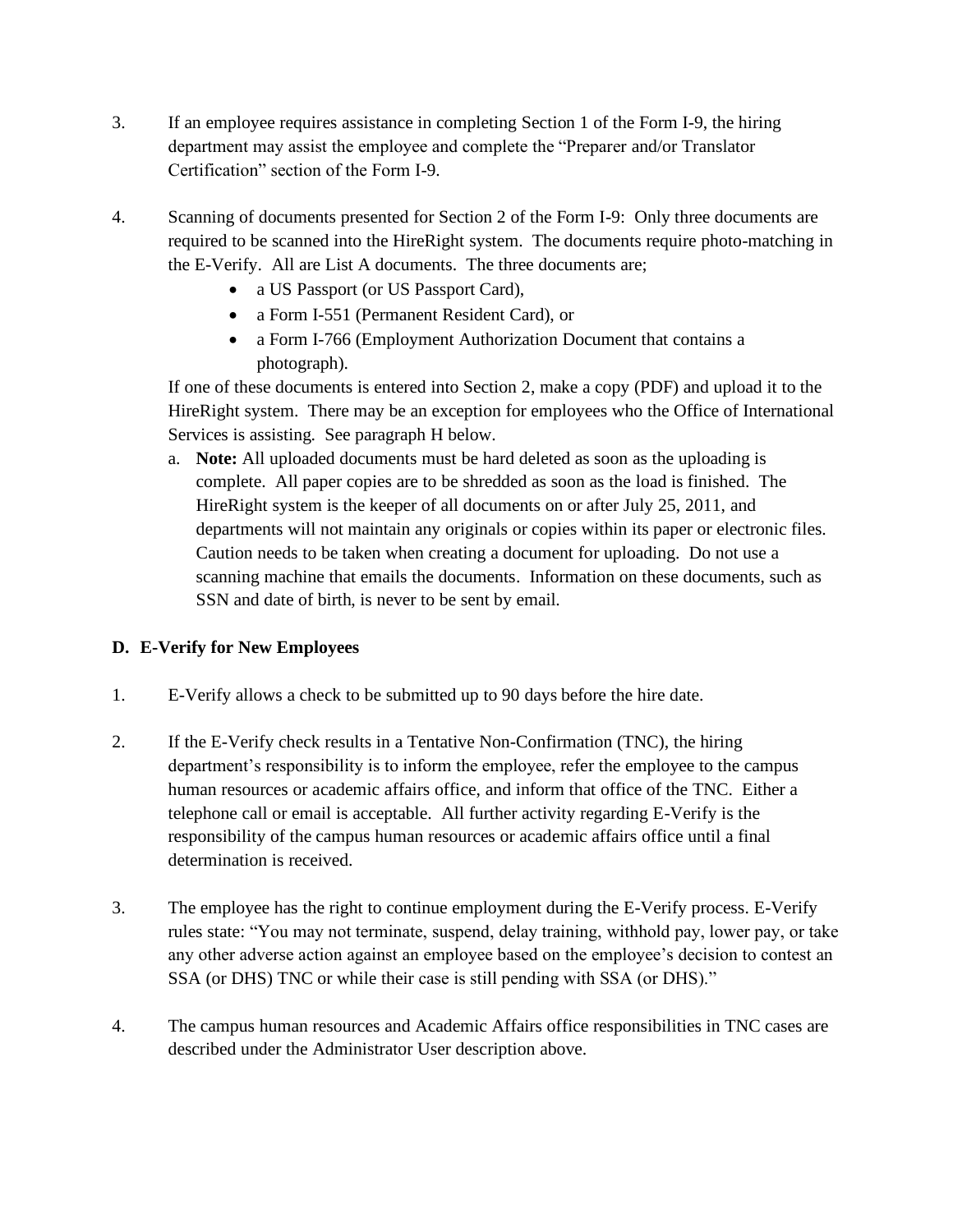- 5. There is no appeal of a termination as the result of the employee's decision not to contest the TNC or if a not-eligible-to-work decision is received from E-Verify.
- 6. If the employee receives confirmation of employment eligibility or the employee does not contest a TNC or receives a final not eligible to work decision, the campus human resources or academic affairs office closes the E-Verify case following the instructions in the HireRight system.

#### **E. Form I-9 Re-Verifications – Section 3**

- 1. An employee who presented a List A or a List C document with an expiration date must have their work authorization re-verified on or before the expiration date. The employee cannot legally work beyond the expiration date without a re-verification of an extension using new documents.
	- a. **Note:** USCIS rules state that U.S. citizens and noncitizen nationals never need reverification. Most lawful permanent residents do not require re-verification. Do not reverify a U.S. passport or passport card, a Form I-551 (Permanent Resident Card), or a List B document.
- 2. Section 3 is to be completed no later than the expiration date of the work authorization by accessing the employee's Form I-9 record in the HireRight system.

## **F. The Form I-9 and E-Verify Process for Rehires**

- 1. Former employees who are rehired after a break in service (of 1 business day or more) to work for the university must complete a new Form I-9.
- 2. An employee separated on a workday and rehired on the next workday will be viewed as continuous and will not require a new Form I-9. Including separations that occur on a Friday and the rehire occurs the following Monday. If the rehire occurs later than the next workday following the separation, a new I-9 and E-Verify check will be required.

#### **G. Impact on HRMS and eDoc Processing**

- 1. The HireRight system will maintain all Form I-9s completed after July 2011, so there is no need to record Form I-9 information on the Add Person or Maintain Person eDocs.
- 2. Audits will be performed to reconcile new hires against the I-9 data in the HireRight system. Departments will be contacted when there appear to be problems.

#### **H. International Services**